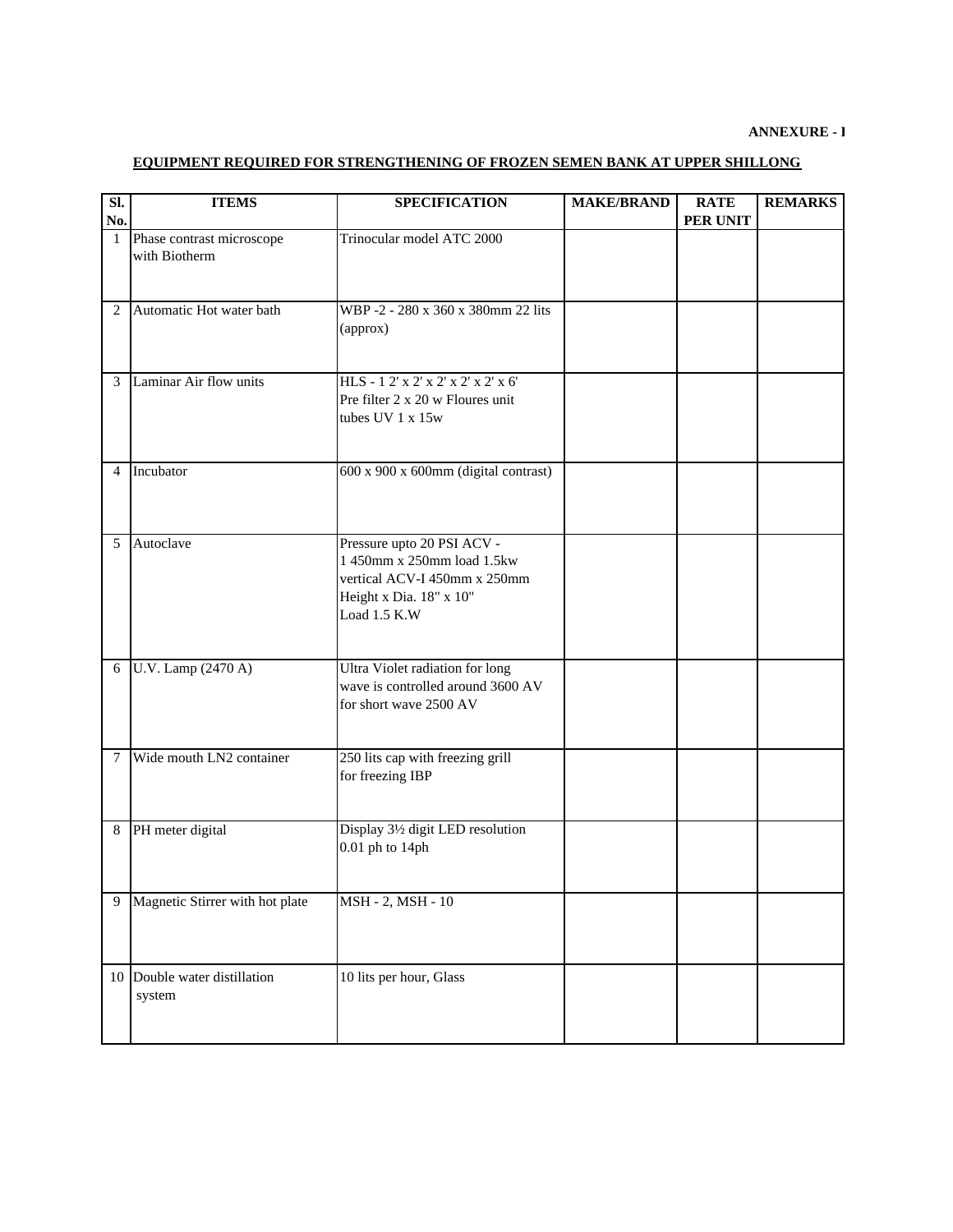| SI. | <b>ITEMS</b>                                                                | <b>SPECIFICATION</b>                                                      | <b>MAKE/BRAND</b> | <b>RATE</b> | <b>REMARKS</b> |
|-----|-----------------------------------------------------------------------------|---------------------------------------------------------------------------|-------------------|-------------|----------------|
| No. |                                                                             |                                                                           |                   | PER UNIT    |                |
|     | 11 Photometer                                                               | 1 MV IMV brand with diluter<br>and printer with stand and<br>accessories. |                   |             |                |
|     | 12 Pass Box                                                                 | size 2' x 2' x 2' interlocked type<br>stainless steel                     |                   |             |                |
|     | 13 Electronic weighing balance                                              | Electronic top loading balance<br>Capacity 200 g<br>Sensitivity - 0.001 g |                   |             |                |
|     | 14 Vacuum Cleaner Eureka Forbes                                             | Size -                                                                    |                   |             |                |
|     | 15 Filling, Sealing and Straw<br>Printing Machine<br>including installation | IS4 (4 x 4) IMV for 0.25ml French<br>Mini with software.                  |                   |             |                |
|     | 16 Universal Artificial Insemination<br>Gun (Spiral)                        | 1 MV                                                                      |                   |             |                |
|     | 17 Universal A.I Sheath (Non-split)                                         | 1 MV                                                                      |                   |             |                |
|     | 18 French Straws                                                            | 1 MV Mini                                                                 |                   |             |                |
|     | 19 Universal A.I. Gun container                                             |                                                                           |                   |             |                |
| 20  | A.I. Sheath container                                                       |                                                                           |                   |             |                |
|     | 21 Cryogenic golves                                                         |                                                                           |                   |             |                |
|     | 22 Gum boots                                                                |                                                                           |                   |             |                |
|     | 23 Straw cutter                                                             |                                                                           |                   |             |                |